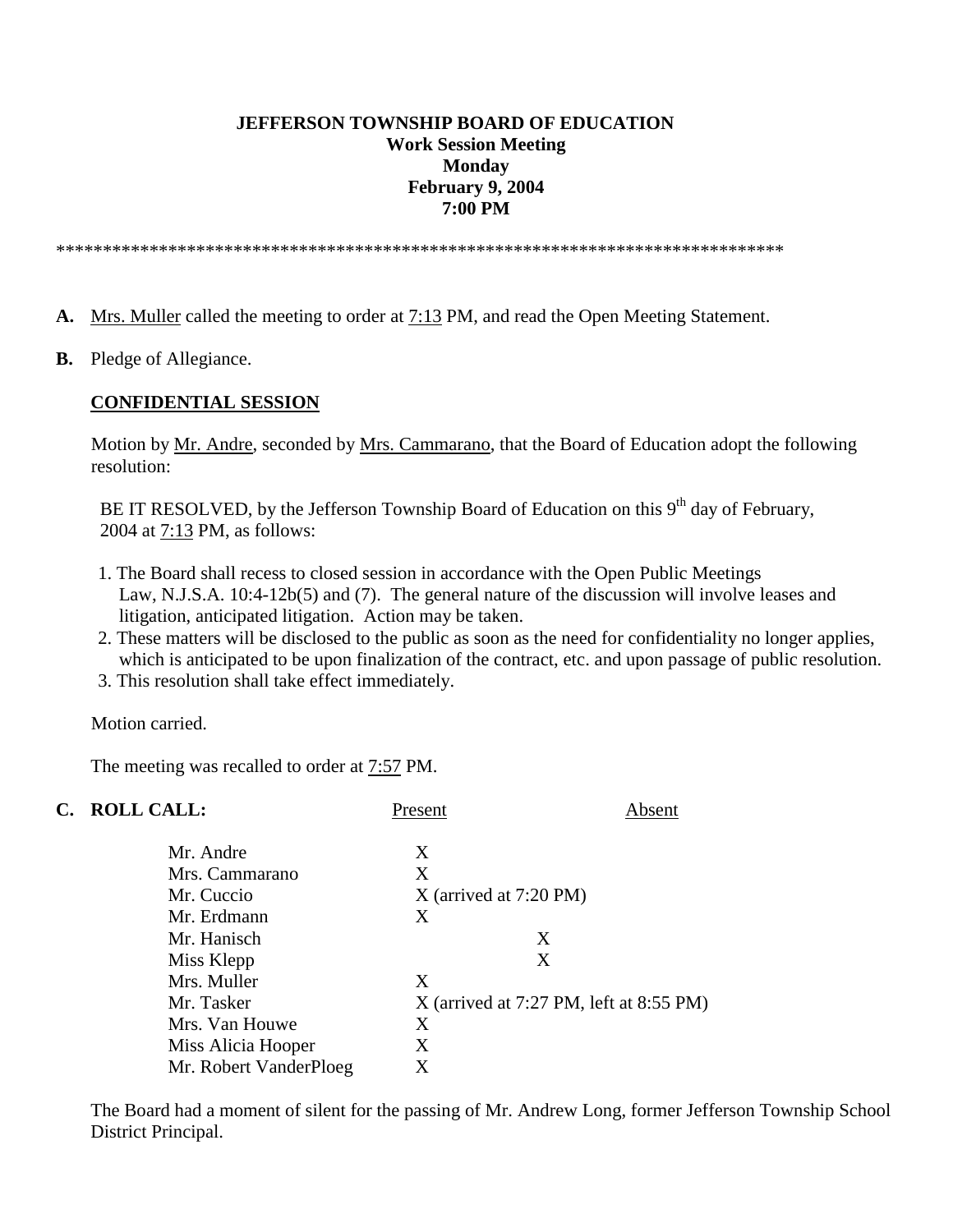# **D. SUPERINTENDENT'S REPORT**

Dr. Bowen reported the *Good News and Progress in Our Schools*.

# **E. PRESENTATIONS**

- Monthly Construction Manager's Report (Presented by Epic Management, Inc.)
- Professional Growth in Science/Technology: Stanlick Elementary School Grade 2 Staff

**F, G, H, I, J, K & L –** The Board reviewed the motions slated for a vote on February 17, 2004. No comments and/or questions were raised.

## **M. COMMITTEE REPORTS** – None.

- **N. CORRESPONDENCE** None.
- **O. OLD BUSINESS** None.
- **P. NEW BUSINESS** None.
- **Q. COMMENTS FROM THE AUDIENC** None.

## **R. BOARD MEMBER COMMENTS**

 Mr. VanderPloeg, Student Representative, asked if there was a salt shortage. Mr. Tasker responded that it has been replenished. Mr. VanderPloeg then announced the high school fashion show is scheduled for February  $20<sup>th</sup>$ .

Mr. Andre commented on the seminar he attended regarding NCLB.

## **S. CONFIDENTIAL SESSION**

Motion by Mr. Andre, seconded by Mr. Cuccio, that the Board of Education adopt the following resolution:8

BE IT RESOLVED, by the Jefferson Township Board of Education on this  $9<sup>th</sup>$  day of February, 2004 at 8:35 PM, as follows:

- 1. The Board shall recess to closed session in accordance with the Open Public Meetings Law, N.J.S.A. 10:4-12b(5) and (7). The general nature of the discussion will involve leases and litigation, anticipated litigation. No action will be taken.
- 2. These matters will be disclosed to the public as soon as the need for confidentiality no longer applies, which is anticipated to be upon finalization of the contract, etc. and upon passage of public resolution.
- 3. This resolution shall take effect immediately.

Motion carried.